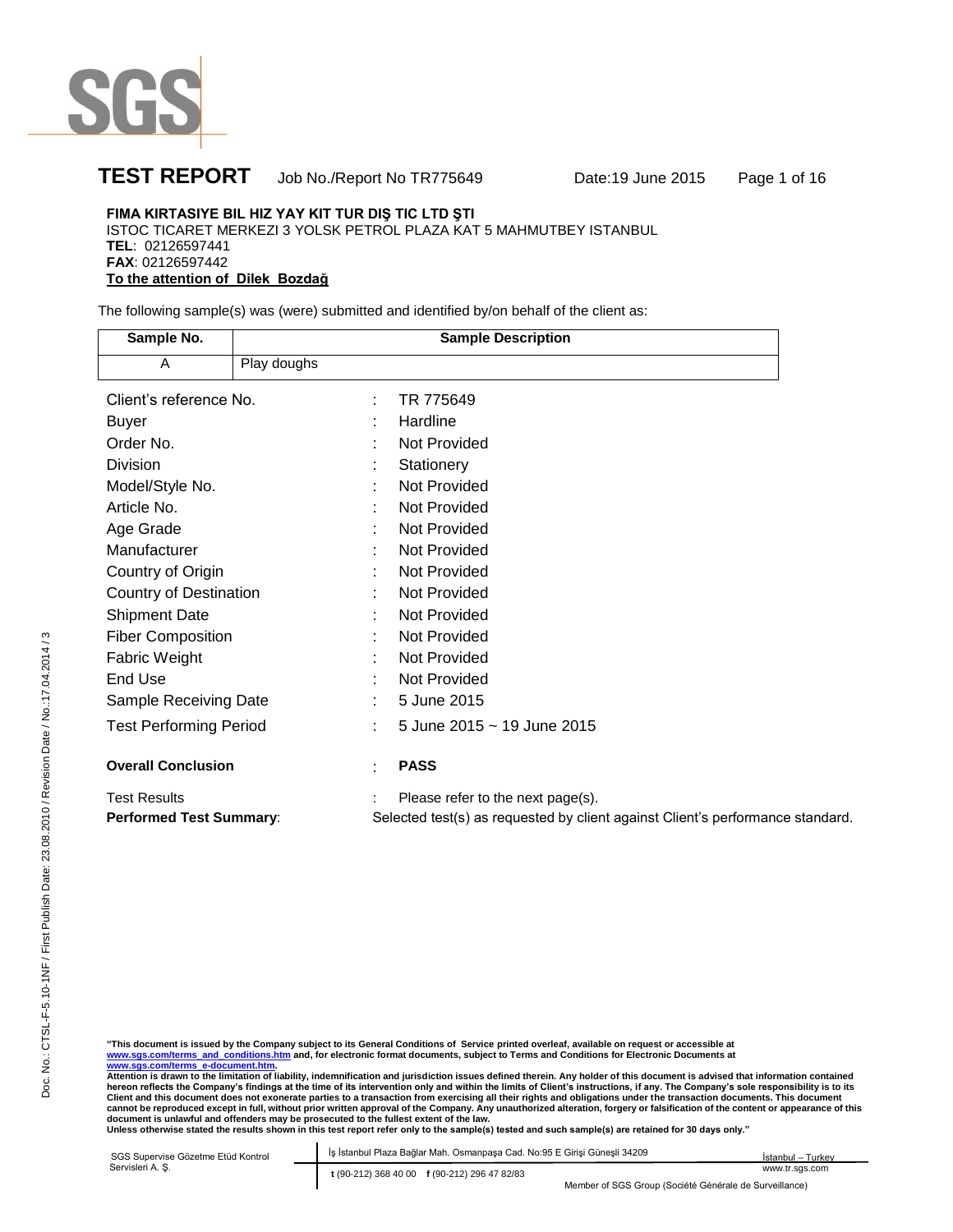

# **TEST REPORT** Job No./Report No TR775649 Date:19 June 2015 Page 2 of 16

|    | <b>Test Requested</b>                                                                                   | <b>Conclusion</b> |
|----|---------------------------------------------------------------------------------------------------------|-------------------|
| 1. | EN71 Part 9:2005 + A1:2007 - Organic Chemical Compounds - Requirement                                   |                   |
|    | (Selected tests item as specified by the applicant, please refer to test result<br>page(s) for details) |                   |
|    | Solvents (Migration)<br>(1)                                                                             | <b>PASS</b>       |
|    | Plasticisers (Migration)<br>(2)                                                                         |                   |

| SGS Supervise Gözetme Etüd Kontrol | İş İstanbul Plaza Bağlar Mah. Osmanpaşa Cad. No:95 E Girisi Günesli 34209 | İstanbul – Turkev |
|------------------------------------|---------------------------------------------------------------------------|-------------------|
| Servisleri A. S.                   | t (90-212) 368 40 00 f (90-212) 296 47 82/83                              | www.tr.sgs.com    |
|                                    | Member of SGS Group (Société Générale de Surveillance)                    |                   |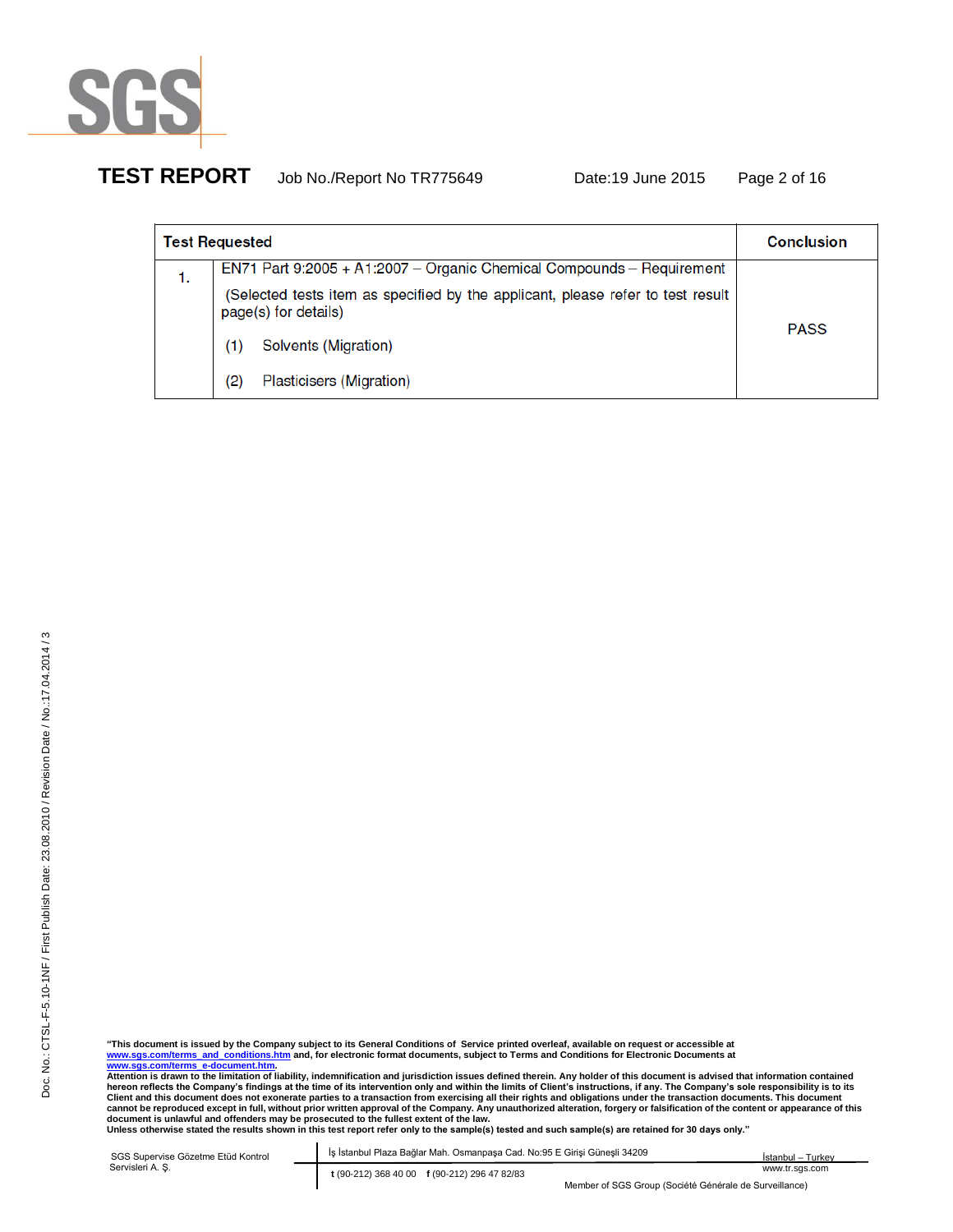

# **TEST REPORT** Job No./Report No TR775649 Date:19 June 2015 Page 3 of 16

| <b>Test Parameters</b>                        |           |                     | <b>Result</b> |           |           |                     |
|-----------------------------------------------|-----------|---------------------|---------------|-----------|-----------|---------------------|
| <b>Chemical tests</b>                         | <b>A1</b> | $A1 + A2$<br>$+ A3$ | A2            | <u>A3</u> | <u>A4</u> | $AA + A5$<br>$+ A6$ |
| Preservatives (other than wood preservatives) | М         |                     | М             | М         | м         |                     |
| <b>Primary Aromatic Amines</b>                |           | M                   |               |           |           |                     |
| Monomers (Migration)                          |           |                     |               |           |           |                     |
| Colorants                                     |           | M                   |               |           |           |                     |

| <b>Test Parameters</b>                        |           |           | <b>Result</b> |                     |           |           |
|-----------------------------------------------|-----------|-----------|---------------|---------------------|-----------|-----------|
| <b>Chemical tests</b>                         | <u>A5</u> | <u>A6</u> | <u>A7</u>     | $A7 + A8$<br>$+ A9$ | <u>A8</u> | <u>A9</u> |
| Preservatives (other than wood preservatives) | М         | M         | M             |                     | M         | M         |
| <b>Primary Aromatic Amines</b>                |           |           |               | М                   |           |           |
| Monomers (Migration)                          |           |           |               | M                   |           |           |
| Colorants                                     |           |           |               | м                   |           |           |

| <b>Test Parameters</b>                        |                 |                       | <b>Result</b> |                 |                            |                            |
|-----------------------------------------------|-----------------|-----------------------|---------------|-----------------|----------------------------|----------------------------|
| <b>Chemical tests</b>                         | A <sub>10</sub> | $\frac{A10 +}{A11 +}$ | <u>A11</u>    | A <sub>12</sub> | $A13 +$<br>A <sub>14</sub> | $A15 +$<br>A <sub>16</sub> |
| Preservatives (other than wood preservatives) | М               |                       | M             | M               |                            |                            |
| <b>Primary Aromatic Amines</b>                |                 | М                     |               |                 | M                          | М                          |
| Monomers (Migration)                          |                 | М                     |               |                 |                            |                            |
| Colorants                                     |                 | М                     |               |                 | M                          | м                          |

| <b>Test Parameters</b>                        |                |                | <b>Result</b>  |                |                    |            |
|-----------------------------------------------|----------------|----------------|----------------|----------------|--------------------|------------|
| <b>Chemical tests</b>                         | $A17 +$<br>A18 | $A19 +$<br>A20 | $A21 +$<br>A22 | $A23 +$<br>A24 | <u>A25+</u><br>A26 | <u>A27</u> |
| Preservatives (other than wood preservatives) |                |                |                |                |                    | м          |
| <b>Primary Aromatic Amines</b>                | М              | м              | М              | M              | M                  |            |
| Monomers (Migration)                          |                |                |                |                |                    |            |
| Colorants                                     | М              | м              | М              | M              | M                  |            |

| <b>Test Parameters</b>                        | <b>Result</b>                |            |                 |                 |                                            |            |  |
|-----------------------------------------------|------------------------------|------------|-----------------|-----------------|--------------------------------------------|------------|--|
| <b>Chemical tests</b>                         | $\frac{A27 +}{A28 +}$<br>A29 | <u>A28</u> | A <sub>29</sub> | A <sub>30</sub> | $\frac{\frac{A30 +}{A31 +}}{\frac{A32}{}}$ | <u>A31</u> |  |
| Preservatives (other than wood preservatives) |                              | м          | м               | М               |                                            | м          |  |
| <b>Primary Aromatic Amines</b>                |                              |            |                 |                 |                                            |            |  |
| Monomers (Migration)                          | M                            |            |                 |                 | M                                          |            |  |
| Colorants                                     |                              |            |                 |                 |                                            |            |  |

"This document is issued by the Company subject to its General Conditions of Service printed overleaf, available on request or accessible at<br><u>www.sqs.com/terms\_a-d\_conditions.htm</u> and, for electronic format documents, subj

| SGS Supervise Gözetme Etüd Kontrol | İş İstanbul Plaza Bağlar Mah. Osmanpaşa Cad. No:95 E Girişi Güneşli 34209 | İstanbul – Turkev |
|------------------------------------|---------------------------------------------------------------------------|-------------------|
| Servisleri A. S.                   | t (90-212) 368 40 00 f (90-212) 296 47 82/83                              | www.tr.sas.com    |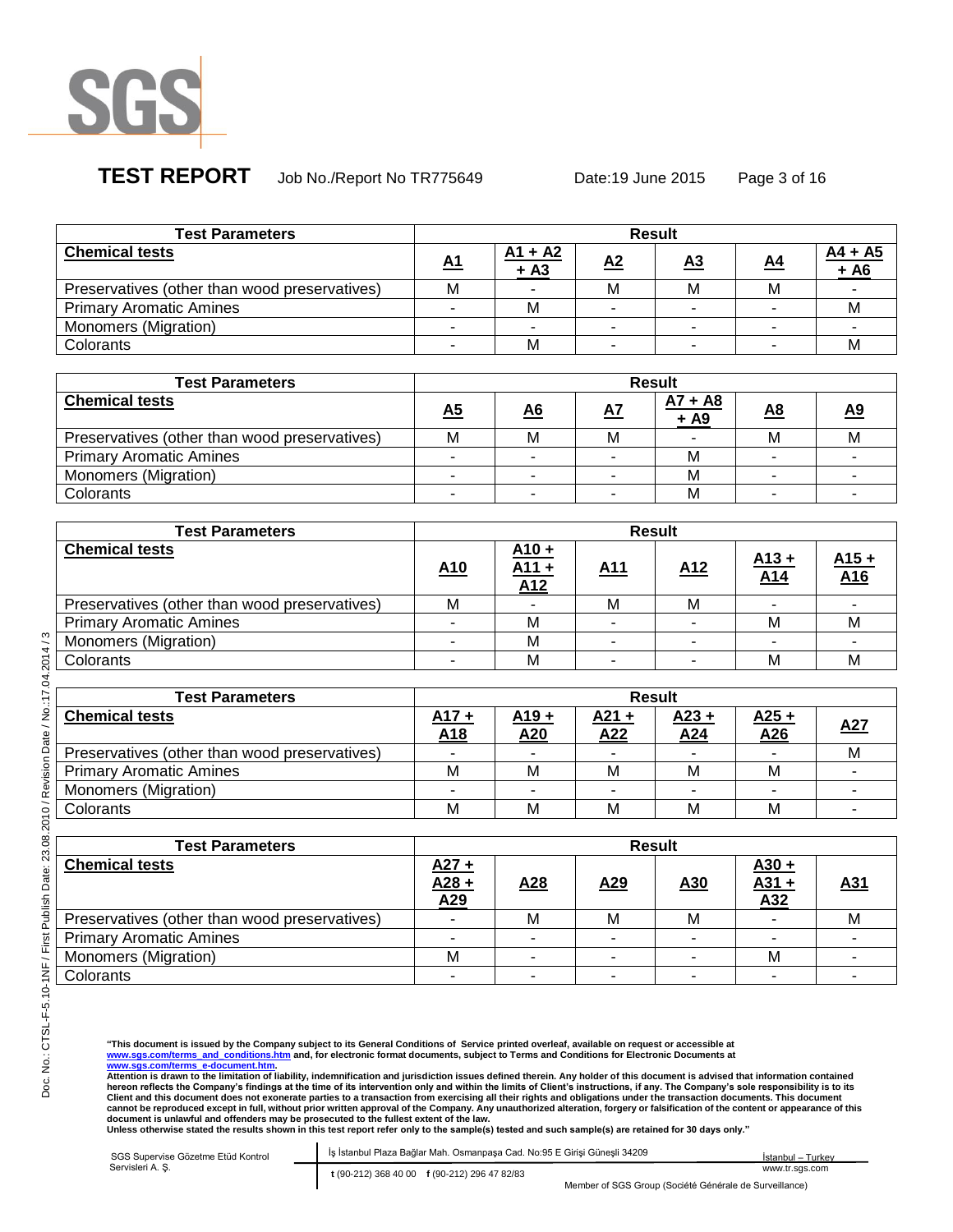

## **TEST REPORT** Job No./Report No TR775649 Date:19 June 2015 Page 4 of 16

| <b>Test Parameters</b>                        | <b>Result</b> |
|-----------------------------------------------|---------------|
| <b>Chemical tests</b>                         | A32           |
| Preservatives (other than wood preservatives) | м             |
| <b>Primary Aromatic Amines</b>                |               |
| <b>Monomers (Migration)</b>                   |               |
| Colorants                                     |               |

| <b>Test Parameters</b>   | <b>Result</b> |
|--------------------------|---------------|
| <b>Chemical tests</b>    |               |
| Solvent (Migration)      | M             |
| Plasticisers (Migration) | ΙVΙ           |

| Remarks |                                                                                                               |  | $M$ = Meets client's requirement                                                                          |
|---------|---------------------------------------------------------------------------------------------------------------|--|-----------------------------------------------------------------------------------------------------------|
|         |                                                                                                               |  | $F =$ Below client's requirement                                                                          |
|         |                                                                                                               |  | $=$ Inconclusive                                                                                          |
|         |                                                                                                               |  | $=$ No specified requirement                                                                              |
|         |                                                                                                               |  |                                                                                                           |
| Notes:  |                                                                                                               |  | Conclusions on meet/fail are based on the test result from the actual sampling of the received sample(s). |
|         | The composite sampling method is based on the client's special request and is a modification from the testing |  |                                                                                                           |
|         | standard.                                                                                                     |  |                                                                                                           |
|         | Residual sample can be returned to client if requested.                                                       |  |                                                                                                           |

The test results relate to the tested items only.

Test reports without SGS seal and authorised signatures are invalid.

Reported results do not include uncertainties.

Issued in Istanbul Signed for and on behalf of SGS Supervise Gözetme Etüd Kontrol Servisleri A.Ş.

| Eylem Yaldızlı                       | Yağız Barın     |
|--------------------------------------|-----------------|
| <b>Customer Services Team Leader</b> | Section Manager |
|                                      | <b>JPERVISE</b> |

"This document is issued by the Company subject to its General Conditions of Service printed overleaf, available on request or accessible at<br><u>www.sqs.com/terms\_a-d\_conditions.htm</u> and, for electronic format documents, subj

| SGS Supervise Gözetme Etüd Kontrol | Is Istanbul Plaza Bağlar Mah. Osmanpasa Cad. No:95 E Girisi Günesli 34209 | Istanbul - Turkey                                      |
|------------------------------------|---------------------------------------------------------------------------|--------------------------------------------------------|
| Servisleri A. S.                   | t (90-212) 368 40 00 f (90-212) 296 47 82/83                              | www.tr.sas.com                                         |
|                                    |                                                                           | Member of SGS Group (Société Générale de Surveillance) |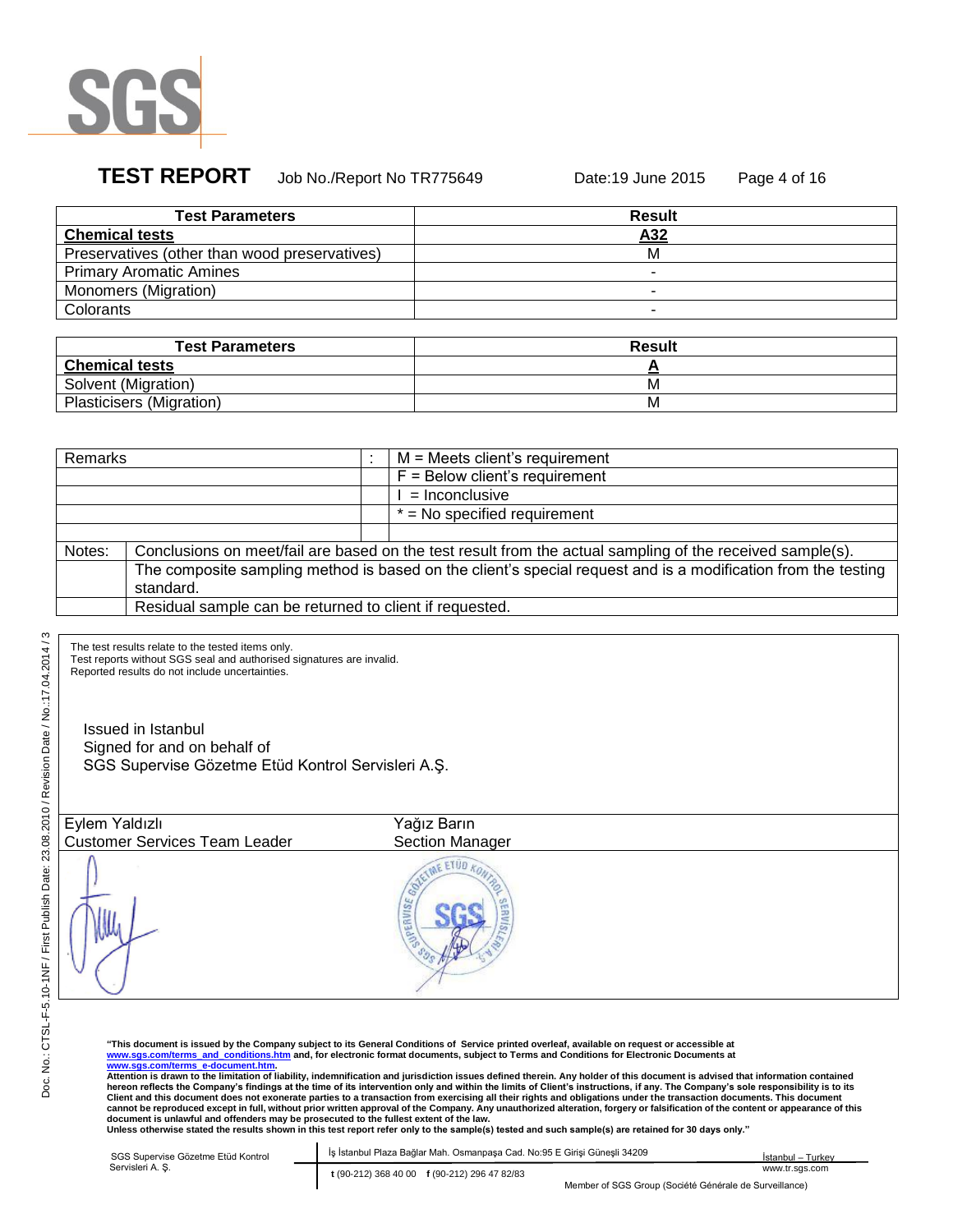

**TEST REPORT** Job No./Report No TR775649 Date:19 June 2015 Page 5 of 16

## **Component List / List of Materials for Chemical Test**

| Sample No. | <b>Sample Description</b> | <b>Material No.</b> | <b>Component</b>     | <b>Material</b> | Colour           |
|------------|---------------------------|---------------------|----------------------|-----------------|------------------|
| Α          | Play doughs               | A1                  | playdough            | $\blacksquare$  | Orange           |
| A          | Play doughs               | A2                  | playdough            | $\blacksquare$  | <b>Blue</b>      |
| A          | Play doughs               | A <sub>3</sub>      | playdough            | $\blacksquare$  | White            |
| A          | Play doughs               | A4                  | playdough            | $\blacksquare$  | Red              |
| A          | Play doughs               | A <sub>5</sub>      | playdough            | $\blacksquare$  | Pink             |
| A          | Play doughs               | A <sub>6</sub>      | playdough            | $\overline{a}$  | Yellow           |
| A          | Play doughs               | A7                  | cover                | Plastic         | Orange           |
| A          | Play doughs               | A <sub>8</sub>      | cover                | Plastic         | <b>Blue</b>      |
| A          | Play doughs               | A <sub>9</sub>      | cover                | Plastic         | White            |
| A          | Play doughs               | A10                 | cover                | Plastic         | Red              |
| A          | Play doughs               | A11                 | cover                | Plastic         | Pink             |
| A          | Play doughs               | A12                 | cover                | Plastic         | Yellow           |
|            |                           |                     | Print on             |                 |                  |
| A          | Play doughs               | A13                 | main                 | Plastic         | Grey-red         |
|            |                           |                     | Print on             |                 |                  |
| Α          | Play doughs               | A14                 | main                 | Plastic         | Grey-orange      |
|            |                           |                     | Print on             |                 |                  |
| A          | Play doughs               | A15                 | main<br>Print on     | Plastic         | Grey-pink        |
| A          | Play doughs               | A16                 | main                 | Plastic         | Grey-yellow      |
|            |                           |                     | Print on             |                 |                  |
| A          | Play doughs               | A17                 | main                 | Plastic         | Grey-white       |
|            |                           |                     | Print on             |                 |                  |
| А          | Play doughs               | A18                 | main                 | Plastic         | Grey-Light blue  |
|            |                           |                     | <b>Written Print</b> |                 |                  |
|            |                           |                     | on main off          |                 |                  |
| A          | Play doughs               | A19                 | all box              | Plastic         | red-white        |
|            |                           |                     | Print on             |                 |                  |
| Α          | Play doughs               | A20                 | main                 | Plastic         | Grey-brown       |
|            |                           | A21                 | Print on             |                 |                  |
| A          | Play doughs               |                     | main<br>Print on     | Plastic         | Grey-green       |
| Α          | Play doughs               | A22                 | main                 | Plastic         | Grey-purple      |
|            |                           |                     | Print on             |                 |                  |
| A          | Play doughs               | A23                 | main                 | Plastic         | Bordeauxe-purple |
|            |                           |                     | Print on             |                 |                  |
| Α          | Play doughs               | A24                 | main                 | Plastic         | Grey-navy        |
|            |                           |                     | Print on             |                 |                  |
| Α          | Play doughs               | A25                 | main                 | Plastic         | Grey-dark blue   |

"This document is issued by the Company subject to its General Conditions of Service printed overleaf, available on request or accessible at<br><u>www.sqs.com/terms\_a-d\_conditions.htm</u> and, for electronic format documents, subj hereon reflects the Company's findings at the time of its intervention only and within the limits of Client's instructions, if any. The Company's sole responsibility is to its<br>Client and this document does not exonerate pa

| SGS Supervise Gözetme Etüd Kontrol | İş İstanbul Plaza Bağlar Mah. Osmanpaşa Cad. No:95 E Girişi Günesli 34209                |
|------------------------------------|------------------------------------------------------------------------------------------|
| Servisleri A. S.                   | t (90-212) 368 40 00 f (90-212) 296 47 82/83<br>Member of SGS Group (Société Générale de |

İstanbul – Turkey www.tr.sgs.com

Member of SGS Group (Société Générale de Surveillance)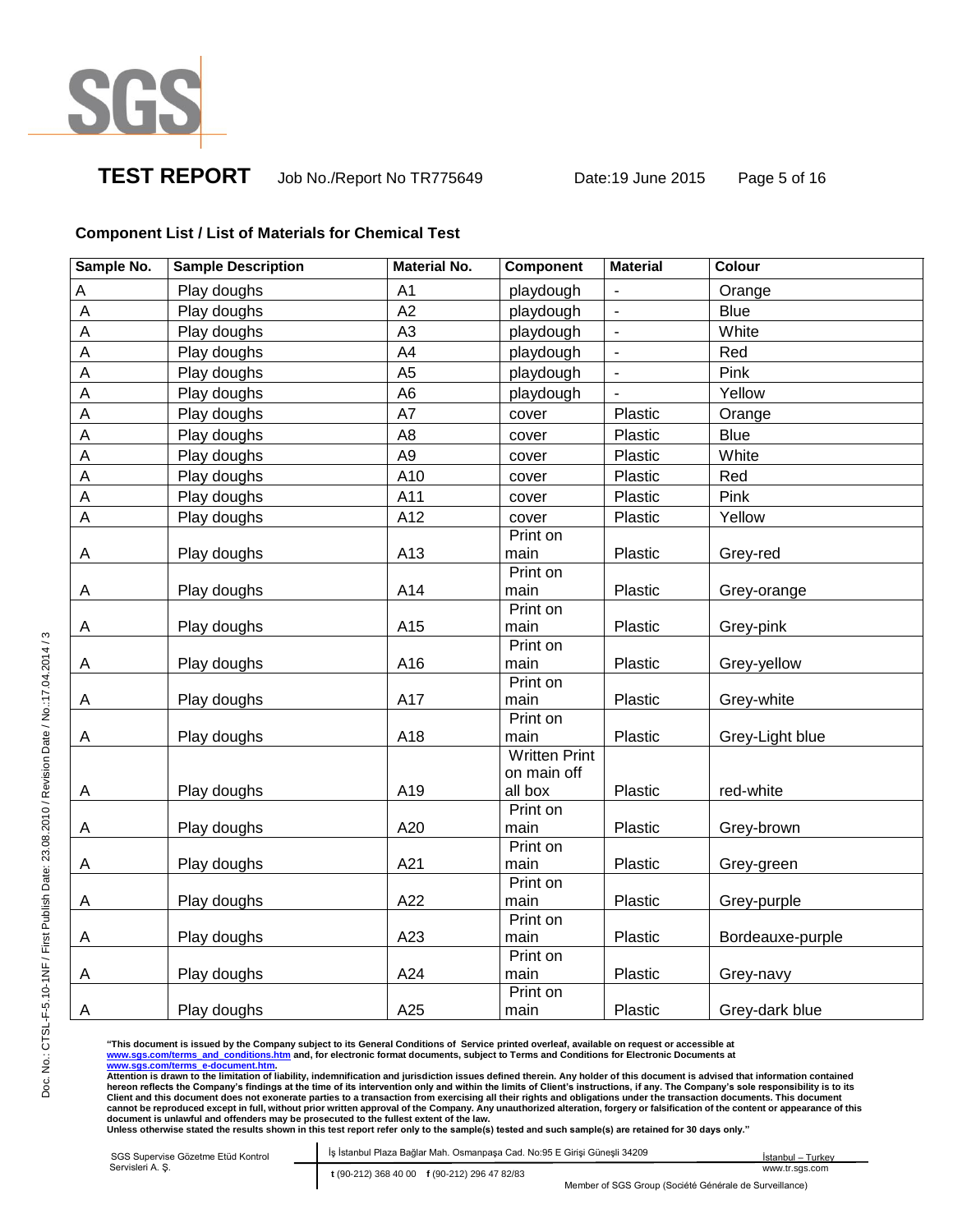

**TEST REPORT** Job No./Report No TR775649 Date:19 June 2015 Page 6 of 16

|   |             |     | Print on     |         |                             |
|---|-------------|-----|--------------|---------|-----------------------------|
| A | Play doughs | A26 | main         | Plastic | Grey-blue                   |
|   |             |     | Allover      |         |                             |
|   |             |     | printed      |         |                             |
|   |             |     | mainof red   |         | red-blue-green-brown-grey-  |
| A | Play doughs | A27 | box          | Plastic | white                       |
|   |             |     | Allover      |         |                             |
|   |             |     | printed      |         | Orange-                     |
|   |             |     | mainof       |         | red-blue-green-brown-grey-  |
| A | Play doughs | A28 | orange box   | Plastic | white                       |
|   |             |     | Allover      |         |                             |
|   |             |     | printed      |         | Pink                        |
|   |             |     | mainof pink  |         | -red-blue-green-brown-grey- |
| A | Play doughs | A29 | box          | Plastic | white                       |
|   |             |     | Allover      |         |                             |
|   |             |     | printed      |         |                             |
|   |             |     | mainof       |         | Yellow-red-blue-green-brow  |
| A | Play doughs | A30 | yellow box   | Plastic | n-grey-white                |
|   |             |     | Allover      |         |                             |
|   |             |     | printed      |         |                             |
|   |             |     | mainof white |         | Yellow-red-blue-green-brow  |
| A | Play doughs | A31 | box          | Plastic | n-grey-white                |
|   |             |     | Allover      |         |                             |
|   |             |     | printed      |         |                             |
|   |             |     | mainof blue  |         | Yellow-red-blue-green-brow  |
| A | Play doughs | A32 | box          | Plastic | n-grey-white                |

"This document is issued by the Company subject to its General Conditions of Service printed overleaf, available on request or accessible at<br><u>www.sqs.com/terms\_a-d\_conditions.htm</u> and, for electronic format documents, subj

hereon reflects the Company's findings at the time of its intervention only and within the limits of Client's instructions, if any. The Company's sole responsibility is to its<br>Client and this document does not exonerate pa

SGS Supervise Gözetme Etüd Kontrol Abide-I İş İstanbul Plaza Bağlar Mah. Osmanpaşa Cad. No:95 E Girişi Güneşli 34209 Servisleri A. Ş. **t** (90-212) 368 40 00 **f** (90-212) 296 47 82/83 İstanbul – Turkey www.tr.sgs.com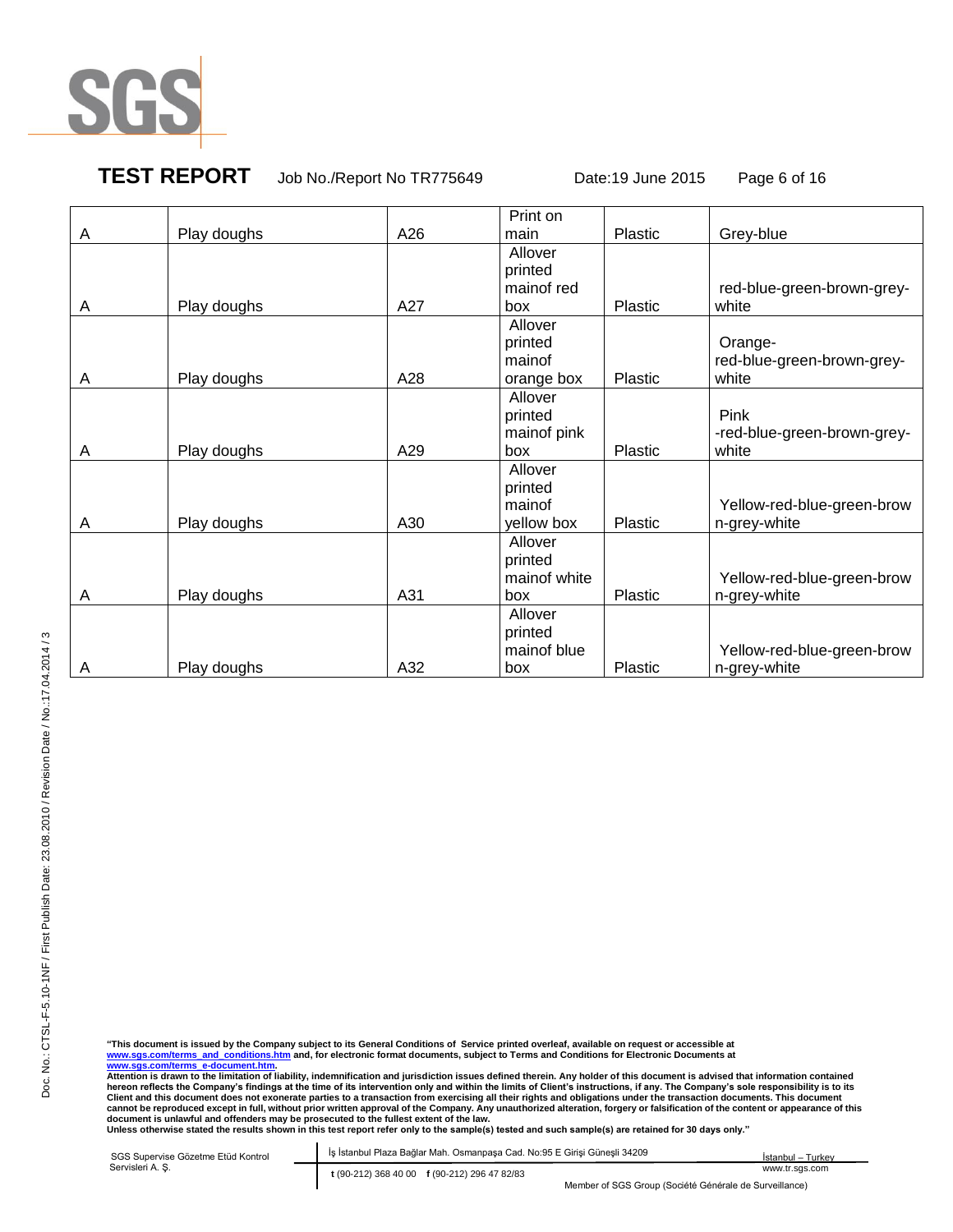

| Preservatives (other than wood preservatives)                             |                                                                                      |           |             |                |             |                              |           |  |
|---------------------------------------------------------------------------|--------------------------------------------------------------------------------------|-----------|-------------|----------------|-------------|------------------------------|-----------|--|
| Test Method:                                                              | Sample prepation with reference EN 71-10:2005 followed by analysis with reference to |           |             |                |             |                              |           |  |
|                                                                           | EN 71-11:2005                                                                        |           |             |                |             |                              |           |  |
| <b>Component</b>                                                          | Cas No                                                                               | <u>A1</u> | <u>A2</u>   | $\mathbf{A}$ 3 | <u>A4</u>   | $\underline{\mathbf{A5}}$    | <u>A6</u> |  |
| Phenol                                                                    | 108-95-2                                                                             | n.d.      | n.d.        | n.d.           | n.d.        | n.d.                         | n.d.      |  |
| 1,2-Benzylisothiazolin-3-one                                              | 2634-33-5                                                                            | n.d.      | n.d.        | n.d.           | n.d.        | n.d.                         | n.d.      |  |
| 2-Methyl-4-isothiazolin-3-one                                             | 2682-20-4                                                                            | n.d.      | n.d.        | n.d.           | n.d.        | n.d.                         | n.d.      |  |
| 5-Chloro-2-methyl-4-isothiazolin-3-one                                    | 26172-55-4                                                                           | n.d.      | n.d.        | n.d.           | n.d.        | n.d.                         | n.d.      |  |
| 5-Chloro-2-methyl-4-isothiazolin-3-one<br>+ 2-Methyl-4-isothiazolin-3-one | --                                                                                   | n.d.      | n.d.        | n.d.           | n.d.        | n.d.                         | n.d.      |  |
| Formaldehyde (free)                                                       | $50-00-0$                                                                            | n.d.      | n.d.        | n.d.           | n.d.        | n.d.                         | n.d.      |  |
|                                                                           | <b>Conclusion</b>                                                                    | Pass      | <b>Pass</b> | Pass           | Pass        | Pass                         | Pass      |  |
| $Note(s)$ :                                                               |                                                                                      |           |             |                |             |                              |           |  |
|                                                                           | <b>Detection Limit</b>                                                               |           |             |                |             | <b>Requirement by Client</b> |           |  |
| Phenol                                                                    | 5 mg/kg                                                                              |           |             |                | 10 mg/kg    |                              |           |  |
| 1,2-Benzylisothiazolin-3-one                                              | 5 mg/kg                                                                              |           |             |                | 5 mg/kg     |                              |           |  |
| 2-Methyl-4-isothiazolin-3-one                                             | 5 mg/kg                                                                              |           |             |                | 10 mg/kg    |                              |           |  |
| 5-Chloro-2-methyl-4-isothiazolin-3-one                                    | 5 mg/kg                                                                              |           |             |                | 10 mg/ $kg$ |                              |           |  |
| 5-Chloro-2-methyl-4-isothiazolin-3-one +                                  |                                                                                      |           |             |                |             |                              |           |  |
| 2-Methyl-4-isothiazolin-3-one                                             | 10 mg/kg                                                                             |           |             |                | 15 mg/kg    |                              |           |  |
| Formaldehyde (free)                                                       | 150 mg/kg                                                                            |           |             |                | 500 mg/kg   |                              |           |  |

| SGS Supervise Gözetme Etüd Kontrol | İş İstanbul Plaza Bağlar Mah. Osmanpaşa Cad. No:95 E Girişi Güneşli 34209 | İstanbul – Turkev                                      |
|------------------------------------|---------------------------------------------------------------------------|--------------------------------------------------------|
| Servisleri A. S.                   | t (90-212) 368 40 00 f (90-212) 296 47 82/83                              | www.tr.sas.com                                         |
|                                    |                                                                           | Member of SGS Group (Société Générale de Surveillance) |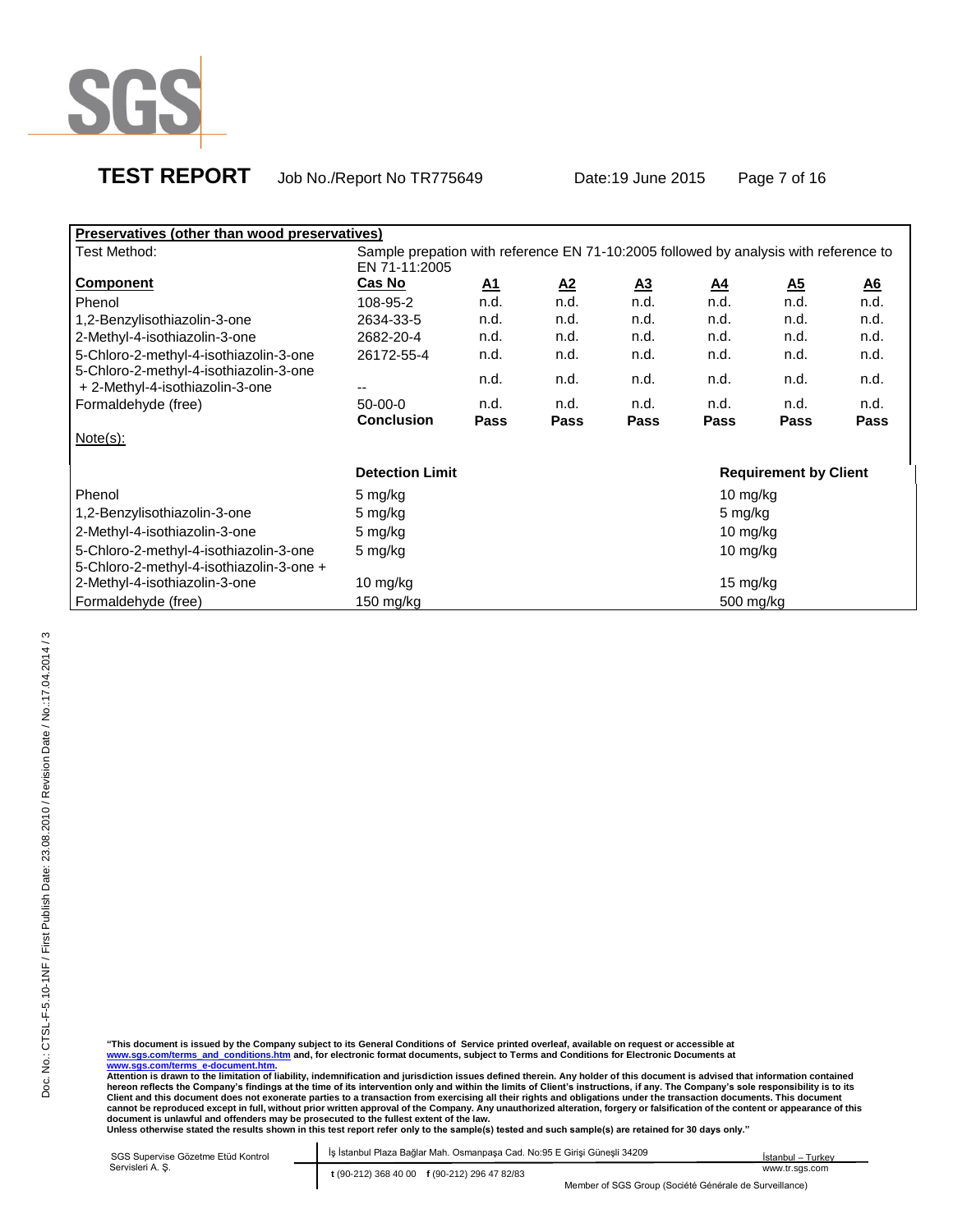

| <b>Preservatives (other than wood preservatives)</b>                               |                                                                                                       |              |           |           |             |                              |                 |
|------------------------------------------------------------------------------------|-------------------------------------------------------------------------------------------------------|--------------|-----------|-----------|-------------|------------------------------|-----------------|
| Test Method:                                                                       | Sample prepation with reference EN 71-10:2005 followed by analysis with reference to<br>EN 71-11:2005 |              |           |           |             |                              |                 |
| <b>Component</b>                                                                   | Cas No                                                                                                | $\mathbf{A}$ | <u>A8</u> | <u>A9</u> | <u>A10</u>  | <u>A11</u>                   | A <sub>12</sub> |
| Phenol                                                                             | 108-95-2                                                                                              | n.d.         | n.d.      | n.d.      | n.d.        | n.d.                         | n.d.            |
| 1,2-Benzylisothiazolin-3-one                                                       | 2634-33-5                                                                                             | n.d.         | n.d.      | n.d.      | n.d.        | n.d.                         | n.d.            |
| 2-Methyl-4-isothiazolin-3-one                                                      | 2682-20-4                                                                                             | n.d.         | n.d.      | n.d.      | n.d.        | n.d.                         | n.d.            |
| 5-Chloro-2-methyl-4-isothiazolin-3-one                                             | 26172-55-4                                                                                            | n.d.         | n.d.      | n.d.      | n.d.        | n.d.                         | n.d.            |
| 5-Chloro-2-methyl-4-isothiazolin-3-one<br>+ 2-Methyl-4-isothiazolin-3-one          | --                                                                                                    | n.d.         | n.d.      | n.d.      | n.d.        | n.d.                         | n.d.            |
| Formaldehyde (free)                                                                | $50-00-0$                                                                                             | n.d.         | n.d.      | n.d.      | n.d.        | n.d.                         | n.d.            |
|                                                                                    | <b>Conclusion</b>                                                                                     | <b>Pass</b>  | Pass      | Pass      | <b>Pass</b> | Pass                         | Pass            |
| Note(s):                                                                           |                                                                                                       |              |           |           |             |                              |                 |
|                                                                                    | <b>Detection Limit</b>                                                                                |              |           |           |             | <b>Requirement by Client</b> |                 |
| Phenol                                                                             | 5 mg/kg                                                                                               |              |           |           | 10 mg/kg    |                              |                 |
| 1,2-Benzylisothiazolin-3-one                                                       | 5 mg/kg                                                                                               |              |           |           | 5 mg/kg     |                              |                 |
| 2-Methyl-4-isothiazolin-3-one                                                      | 5 mg/kg                                                                                               |              |           |           | 10 mg/kg    |                              |                 |
| 5-Chloro-2-methyl-4-isothiazolin-3-one<br>5-Chloro-2-methyl-4-isothiazolin-3-one + | 5 mg/kg<br>10 mg/kg                                                                                   |              |           |           |             |                              |                 |
| 2-Methyl-4-isothiazolin-3-one                                                      | 10 mg/kg                                                                                              |              |           |           | 15 mg/kg    |                              |                 |
| Formaldehyde (free)                                                                | 150 mg/kg                                                                                             |              |           |           | 500 mg/kg   |                              |                 |

"This document is issued by the Company subject to its General Conditions of Service printed overleaf, available on request or accessible at<br><u>www.sqs.com/terms\_a-d\_conditions.htm</u> and, for electronic format documents, subj

| SGS Supervise Gözetme Etüd Kontrol | Is İstanbul Plaza Bağlar Mah. Osmanpaşa Cad. No:95 E Girişi Güneşli 34209 | İstanbul - Turkey                                      |
|------------------------------------|---------------------------------------------------------------------------|--------------------------------------------------------|
| Servisleri A. S.                   | t (90-212) 368 40 00 f (90-212) 296 47 82/83                              | www.tr.sas.com                                         |
|                                    |                                                                           | Member of SGS Group (Société Générale de Surveillance) |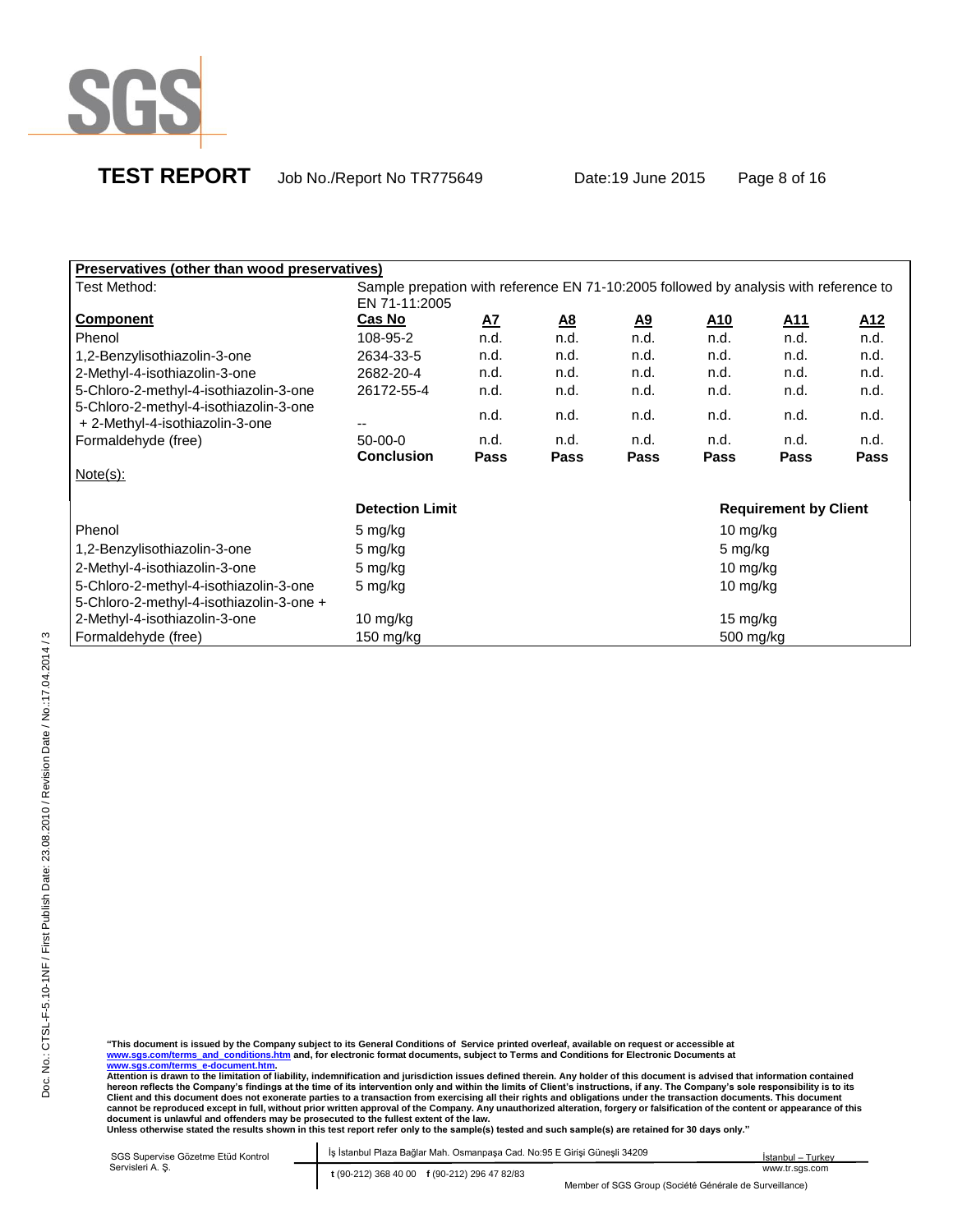

| <b>Preservatives (other than wood preservatives)</b>                               |                                                                                      |             |            |            |             |                              |            |
|------------------------------------------------------------------------------------|--------------------------------------------------------------------------------------|-------------|------------|------------|-------------|------------------------------|------------|
| Test Method:                                                                       | Sample prepation with reference EN 71-10:2005 followed by analysis with reference to |             |            |            |             |                              |            |
|                                                                                    | EN 71-11:2005                                                                        |             |            |            |             |                              |            |
| <b>Component</b>                                                                   | Cas No                                                                               | <u>A27</u>  | <u>A28</u> | <u>A29</u> | <u>A30</u>  | <u>A31</u>                   | <u>A32</u> |
| Phenol                                                                             | 108-95-2                                                                             | n.d.        | n.d.       | n.d.       | n.d.        | n.d.                         | n.d.       |
| 1,2-Benzylisothiazolin-3-one                                                       | 2634-33-5                                                                            | n.d.        | n.d.       | n.d.       | n.d.        | n.d.                         | n.d.       |
| 2-Methyl-4-isothiazolin-3-one                                                      | 2682-20-4                                                                            | n.d.        | n.d.       | n.d.       | n.d.        | n.d.                         | n.d.       |
| 5-Chloro-2-methyl-4-isothiazolin-3-one                                             | 26172-55-4                                                                           | n.d.        | n.d.       | n.d.       | n.d.        | n.d.                         | n.d.       |
| 5-Chloro-2-methyl-4-isothiazolin-3-one<br>+ 2-Methyl-4-isothiazolin-3-one          | --                                                                                   | n.d.        | n.d.       | n.d.       | n.d.        | n.d.                         | n.d.       |
| Formaldehyde (free)                                                                | $50-00-0$                                                                            | n.d.        | n.d.       | n.d.       | n.d.        | n.d.                         | n.d.       |
|                                                                                    | <b>Conclusion</b>                                                                    | <b>Pass</b> | Pass       | Pass       | <b>Pass</b> | Pass                         | Pass       |
| $Note(s)$ :                                                                        |                                                                                      |             |            |            |             |                              |            |
|                                                                                    | <b>Detection Limit</b>                                                               |             |            |            |             | <b>Requirement by Client</b> |            |
| Phenol                                                                             | 5 mg/kg                                                                              |             |            |            | 10 mg/kg    |                              |            |
| 1,2-Benzylisothiazolin-3-one                                                       | 5 mg/kg                                                                              |             |            |            | 5 mg/kg     |                              |            |
| 2-Methyl-4-isothiazolin-3-one                                                      | 5 mg/kg                                                                              |             |            |            | 10 mg/kg    |                              |            |
| 5-Chloro-2-methyl-4-isothiazolin-3-one<br>5-Chloro-2-methyl-4-isothiazolin-3-one + | 5 mg/kg                                                                              |             |            |            | 10 mg/kg    |                              |            |
| 2-Methyl-4-isothiazolin-3-one                                                      | 10 mg/kg                                                                             |             |            |            | 15 mg/kg    |                              |            |
| Formaldehyde (free)                                                                | 150 mg/kg                                                                            |             |            |            | 500 mg/kg   |                              |            |

"This document is issued by the Company subject to its General Conditions of Service printed overleaf, available on request or accessible at<br><u>www.sqs.com/terms\_a-d\_conditions.htm</u> and, for electronic format documents, subj

hereon reflects the Company's findings at the time of its intervention only and within the limits of Client's instructions, if any. The Company's sole responsibility is to its<br>Client and this document does not exonerate pa

SGS Supervise Gözetme Etüd Kontrol Abide-I İş İstanbul Plaza Bağlar Mah. Osmanpaşa Cad. No:95 E Girişi Güneşli 34209 Servisleri A. Ş. **t** (90-212) 368 40 00 **f** (90-212) 296 47 82/83 İstanbul – Turkey www.tr.sgs.com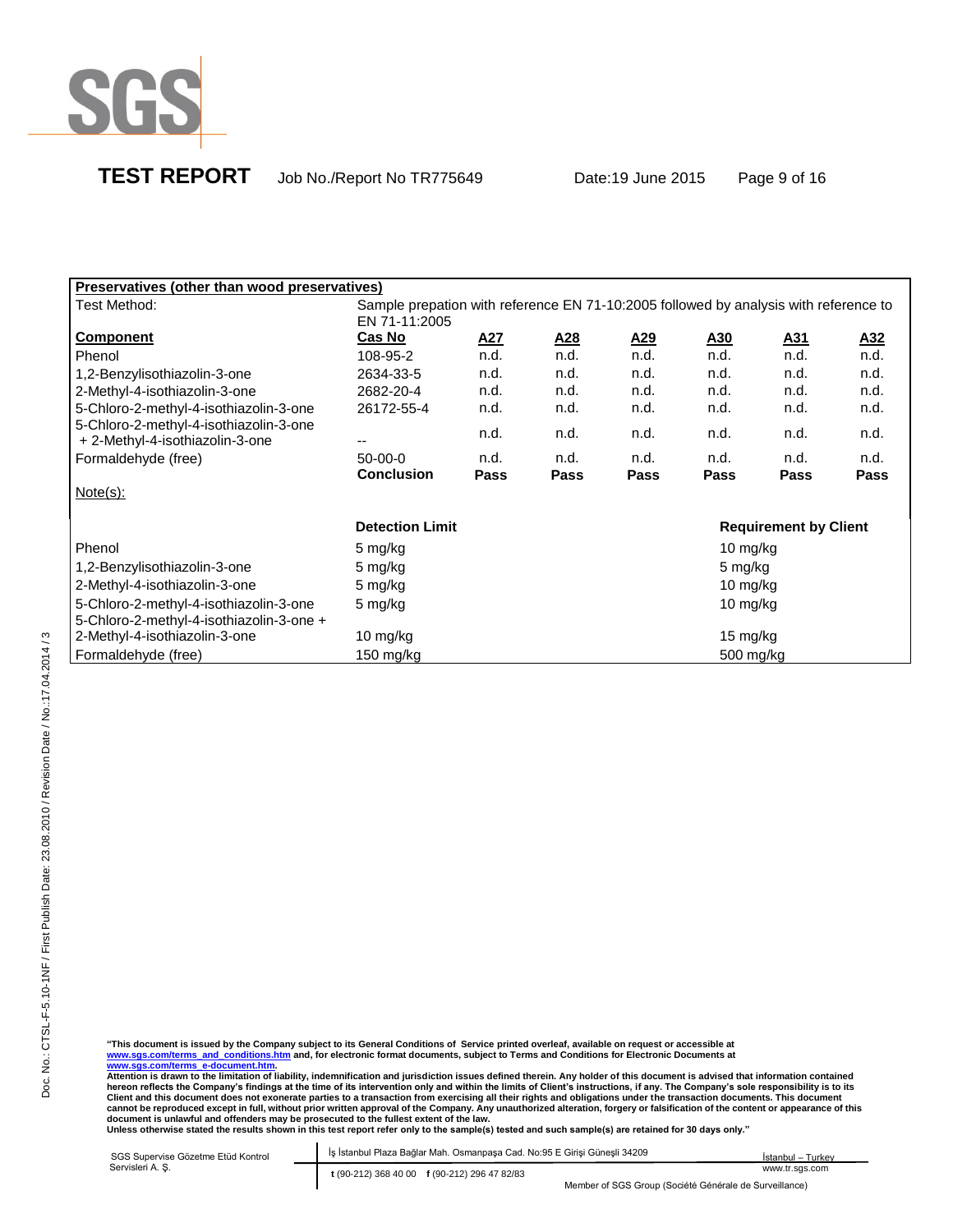

# **TEST REPORT** Job No./Report No TR775649 Date:19 June 2015 Page 10 of 16

| <b>Primary Aromatic Amines</b> |                                                                                      |             |                  |                  |         |                 |                 |
|--------------------------------|--------------------------------------------------------------------------------------|-------------|------------------|------------------|---------|-----------------|-----------------|
| Test Method:                   | Sample prepation with reference EN 71-10:2005 followed by analysis with reference to |             |                  |                  |         |                 |                 |
|                                | EN 71-11:2005                                                                        |             |                  |                  |         |                 |                 |
| <b>Component</b>               | Cas No                                                                               |             |                  |                  | $A10 +$ |                 |                 |
|                                |                                                                                      | $A1 + A2 +$ | $A4 + A5 +$      | $A7 + A8 +$      | $A11 +$ | $A13 +$         | $A15 +$         |
|                                |                                                                                      | <u>A3</u>   | $\underline{A6}$ | $\underline{A9}$ | A12     | A <sub>14</sub> | A <sub>16</sub> |
| <b>Benzidine</b>               | $92 - 87 - 5$                                                                        | n.d.        | n.d.             | n.d.             | n.d.    | n.d.            | n.d.            |
| 2-Naphthylamine                | $91 - 59 - 8$                                                                        | n.d.        | n.d.             | n.d.             | n.d.    | n.d.            | n.d.            |
| 4-Chloroaniline                | 106-47-8                                                                             | n.d.        | n.d.             | n.d.             | n.d.    | n.d.            | n.d.            |
| 3,3'-Dichlorobenzidine         | $91 - 94 - 1$                                                                        | n.d.        | n.d.             | n.d.             | n.d.    | n.d.            | n.d.            |
| 3,3'-Dimethoxybenzidine        | 119-90-4                                                                             | n.d.        | n.d.             | n.d.             | n.d.    | n.d.            | n.d.            |
| 3,3'-Dimethylbenzidine         | 119-93-7                                                                             | n.d.        | n.d.             | n.d.             | n.d.    | n.d.            | n.d.            |
| o-Toluidine                    | $95 - 53 - 4$                                                                        | n.d.        | n.d.             | n.d.             | n.d.    | n.d.            | n.d.            |
| 2-Methoxyaniline (o-Anisidine) | $90 - 04 - 0$                                                                        | n.d.        | n.d.             | n.d.             | n.d.    | n.d.            | n.d.            |
| Aniline                        | 62-53-3                                                                              | n.d.        | n.d.             | n.d.             | n.d.    | n.d.            | n.d.            |
|                                | <b>Conclusion</b>                                                                    | <b>Pass</b> | Pass             | Pass             | Pass    | <b>Pass</b>     | Pass            |
| $Note(s)$ :                    |                                                                                      |             |                  |                  |         |                 |                 |
| Requirement by the client=     | 5 mg/kg                                                                              |             |                  |                  |         |                 |                 |

| <b>Primary Aromatic Amines</b>     |                                                                                                       |             |             |             |             |             |
|------------------------------------|-------------------------------------------------------------------------------------------------------|-------------|-------------|-------------|-------------|-------------|
| Test Method:                       | Sample prepation with reference EN 71-10:2005 followed by analysis with reference to<br>EN 71-11:2005 |             |             |             |             |             |
| <b>Component</b>                   | Cas No                                                                                                | $A17 + A18$ | $A19 + A20$ | $A21 + A22$ | $A23 + A24$ | $A25 + A26$ |
| <b>Benzidine</b>                   | $92 - 87 - 5$                                                                                         | n.d.        | n.d.        | n.d.        | n.d.        | n.d.        |
| 2-Naphthylamine                    | $91 - 59 - 8$                                                                                         | n.d.        | n.d.        | n.d.        | n.d.        | n.d.        |
| 4-Chloroaniline                    | 106-47-8                                                                                              | n.d.        | n.d.        | n.d.        | n.d.        | n.d.        |
| 3,3'-Dichlorobenzidine             | $91 - 94 - 1$                                                                                         | n.d.        | n.d.        | n.d.        | n.d.        | n.d.        |
| 3,3'-Dimethoxybenzidine            | 119-90-4                                                                                              | n.d.        | n.d.        | n.d.        | n.d.        | n.d.        |
| 3,3'-Dimethylbenzidine             | 119-93-7                                                                                              | n.d.        | n.d.        | n.d.        | n.d.        | n.d.        |
| o-Toluidine                        | $95 - 53 - 4$                                                                                         | n.d.        | n.d.        | n.d.        | n.d.        | n.d.        |
| 2-Methoxyaniline (o-Anisidine)     | $90 - 04 - 0$                                                                                         | n.d.        | n.d.        | n.d.        | n.d.        | n.d.        |
| Aniline                            | 62-53-3                                                                                               | n.d.        | n.d.        | n.d.        | n.d.        | n.d.        |
|                                    | <b>Conclusion</b>                                                                                     | Pass        | Pass        | Pass        | Pass        | Pass        |
| $Note(s)$ :                        |                                                                                                       |             |             |             |             |             |
| Requirement by the client= 5 mg/kg |                                                                                                       |             |             |             |             |             |

"This document is issued by the Company subject to its General Conditions of Service printed overleaf, available on request or accessible at<br><u>www.sqs.com/terms\_a-d\_conditions.htm</u> and, for electronic format documents, subj

| SGS Supervise Gözetme Etüd Kontrol | İş İstanbul Plaza Bağlar Mah. Osmanpaşa Cad. No:95 E Girişi Güneşli 34209 | İstanbul – Turkev |
|------------------------------------|---------------------------------------------------------------------------|-------------------|
| Servisleri A. S.                   | t (90-212) 368 40 00 f (90-212) 296 47 82/83                              | www.tr.sgs.com    |
|                                    | Member of SGS Group (Société Générale de Surveillance)                    |                   |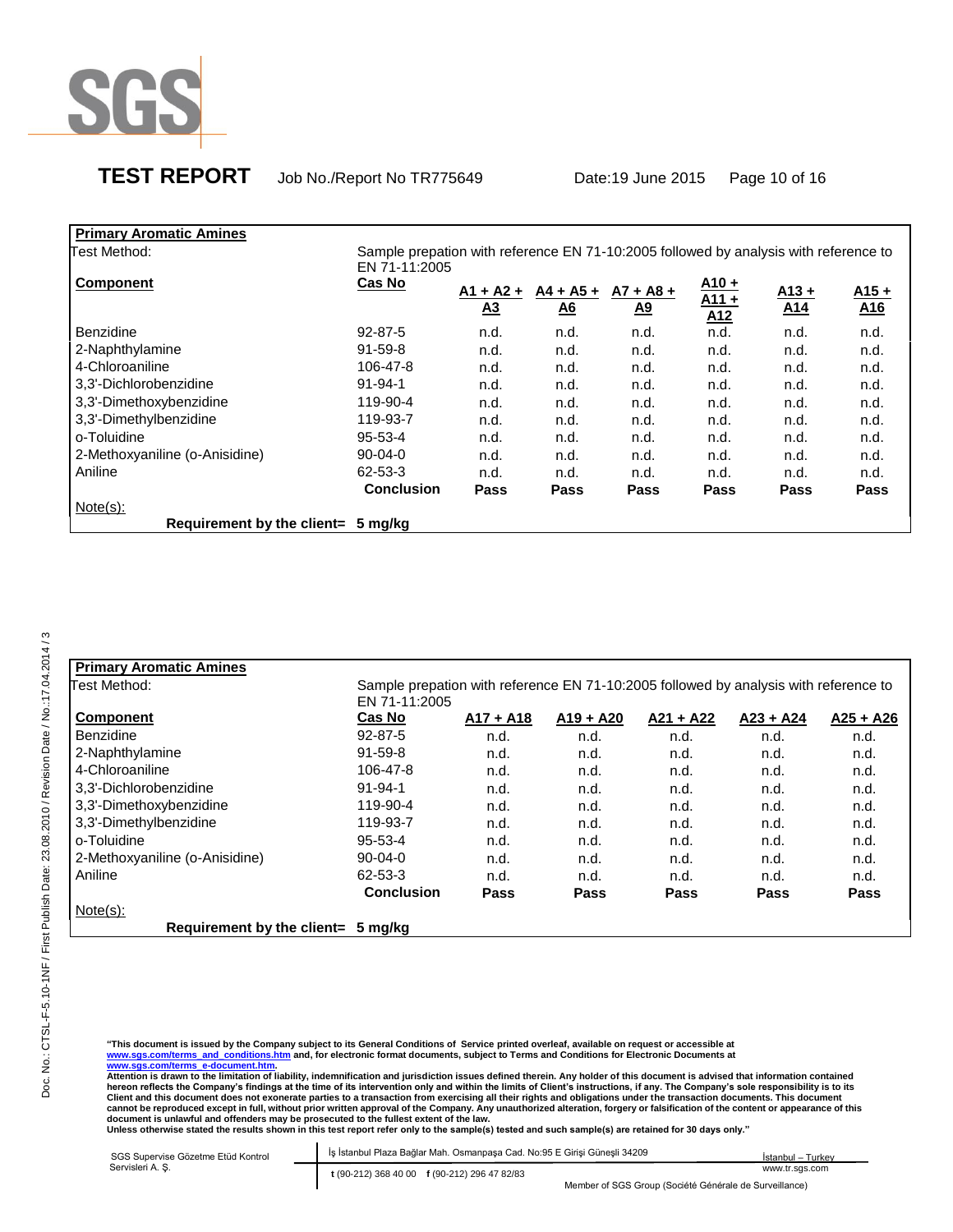

# **TEST REPORT** Job No./Report No TR775649 Date:19 June 2015 Page 11 of 16

| <b>Monomers (Migration)</b> |                        |                                                                                      |                                  |                                  |                      |  |
|-----------------------------|------------------------|--------------------------------------------------------------------------------------|----------------------------------|----------------------------------|----------------------|--|
| Test Method:                | EN 71-11:2005          | Sample prepation with reference EN 71-10:2005 followed by analysis with reference to |                                  |                                  |                      |  |
| <b>Component</b>            | Cas No                 | $A7 + A8 + A9$                                                                       | $A10 + A11 +$<br>A <sub>12</sub> | $A27 + A28 +$<br>A <sub>29</sub> | $A30 + A31 +$<br>A32 |  |
| Acrylamide                  | 79-06-1                | n.d.                                                                                 | n.d.                             | n.d.                             | n.d.                 |  |
| <b>Bisphenol A</b>          | 80-05-7                | n.d.                                                                                 | n.d.                             | n.d.                             | n.d.                 |  |
| Formaldehyde                | $50-00-0$              | n.d.                                                                                 | n.d.                             | n.d.                             | n.d.                 |  |
| Phenol                      | 108-95-2               | n.d.                                                                                 | n.d.                             | n.d.                             | n.d.                 |  |
| Styrene                     | 100-42-5               | n.d.                                                                                 | n.d.                             | n.d.                             | n.d.                 |  |
|                             | <b>Conclusion</b>      | Pass                                                                                 | Pass                             | Pass                             | <b>Pass</b>          |  |
| Note(s):                    |                        |                                                                                      |                                  |                                  |                      |  |
|                             | <b>Detection Limit</b> |                                                                                      |                                  | <b>Requirement by Client</b>     |                      |  |
| Acrylamide                  | $0,02 \text{ mg/L}$    |                                                                                      |                                  | $0,02$ mg/L                      |                      |  |
| <b>Bisphenol A</b>          | $0,1$ mg/L             |                                                                                      |                                  | $0.1$ mg/L                       |                      |  |
| Formaldehyde                | $0,8$ mg/L             |                                                                                      |                                  | 2,5 mg/L                         |                      |  |
| Phenol                      | 1 mg/L                 |                                                                                      |                                  | 15 mg/ $L$                       |                      |  |
| Styrene                     | $0,1$ mg/L             |                                                                                      |                                  | $0,75$ mg/L                      |                      |  |
|                             |                        |                                                                                      |                                  |                                  |                      |  |

"This document is issued by the Company subject to its General Conditions of Service printed overleaf, available on request or accessible at<br><u>www.sqs.com/terms\_a-d\_conditions.htm</u> and, for electronic format documents, subj

| SGS Supervise Gözetme Etüd Kontrol | İş İstanbul Plaza Bağlar Mah. Osmanpaşa Cad. No:95 E Girişi Güneşli 34209 | İstanbul – Turkev |
|------------------------------------|---------------------------------------------------------------------------|-------------------|
| Servisleri A. S.                   | t (90-212) 368 40 00 f (90-212) 296 47 82/83                              | www.tr.sgs.com    |
|                                    | Member of SGS Group (Société Générale de Surveillance)                    |                   |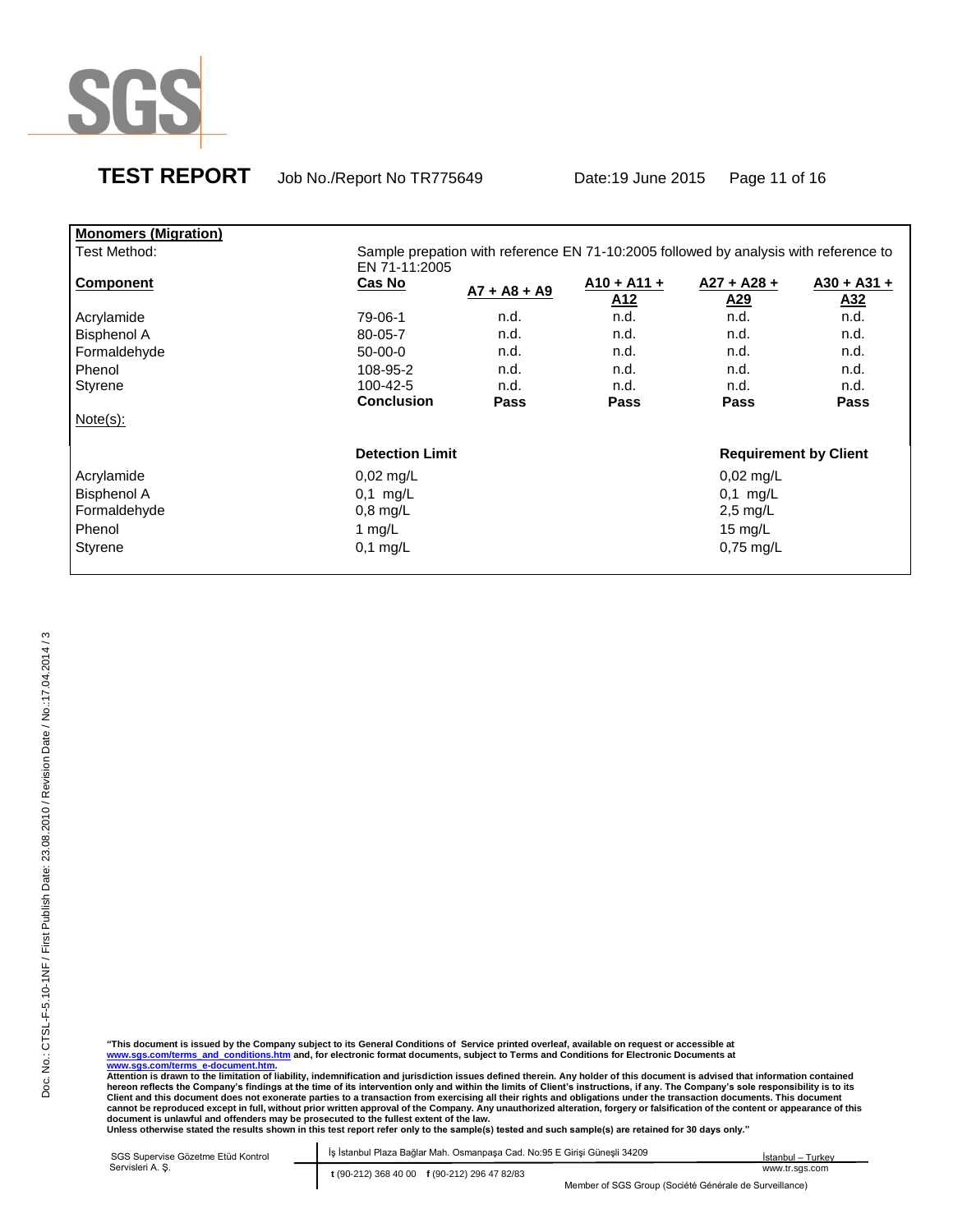

| <b>Colorants</b>                    |                                                                                      |                 |                  |                  |                |         |         |
|-------------------------------------|--------------------------------------------------------------------------------------|-----------------|------------------|------------------|----------------|---------|---------|
| Test Method:                        | Sample prepation with reference EN 71-10:2005 followed by analysis with reference to |                 |                  |                  |                |         |         |
|                                     | EN 71-11:2005                                                                        |                 |                  |                  |                |         |         |
| <b>Component</b>                    | <b>Cas No</b>                                                                        | $A1 + A2 +$     | $A4 + A5 +$      | $A7 + A8 +$      | $A10 +$        | $A13 +$ | $A15 +$ |
|                                     |                                                                                      | $\overline{A3}$ | $\underline{A6}$ | $\underline{A9}$ | $A11 +$<br>A12 | A14     | A16     |
| Disperse Blue 1                     | 2475-45-8                                                                            | n.d.            | n.d.             | n.d.             | n.d.           | n.d.    | n.d.    |
| Disperse Blue 3                     | 2475-46-9                                                                            | n.d.            | n.d.             | n.d.             | n.d.           | n.d.    | n.d.    |
| Disperse Blue 106                   | 12223-01-7                                                                           | n.d.            | n.d.             | n.d.             | n.d.           | n.d.    | n.d.    |
| Disperse Blue 124                   | 61951-51-7                                                                           | n.d.            | n.d.             | n.d.             | n.d.           | n.d.    | n.d.    |
| Disperse Yellow 3                   | 2832-40-8                                                                            | n.d.            | n.d.             | n.d.             | n.d.           | n.d.    | n.d.    |
| Disperse Orange 3                   | 730-40-5                                                                             | n.d.            | n.d.             | n.d.             | n.d.           | n.d.    | n.d.    |
| Disperse Orange 37/76               | 13301-61-6                                                                           | n.d.            | n.d.             | n.d.             | n.d.           | n.d.    | n.d.    |
| Disperse Red 1                      | 2872-52-8                                                                            | n.d.            | n.d.             | n.d.             | n.d.           | n.d.    | n.d.    |
| Solvent Yellow 1                    | 60-09-3                                                                              | n.d.            | n.d.             | n.d.             | n.d.           | n.d.    | n.d.    |
| Solvent Yellow 2                    | $60 - 11 - 7$                                                                        | n.d.            | n.d.             | n.d.             | n.d.           | n.d.    | n.d.    |
| Solvent Yellow 3                    | $97-56-3$                                                                            | n.d.            | n.d.             | n.d.             | n.d.           | n.d.    | n.d.    |
| Basic Red 9                         | 569-61-9                                                                             | n.d.            | n.d.             | n.d.             | n.d.           | n.d.    | n.d.    |
| <b>Basic Violet 1</b>               | 8004-87-3                                                                            | n.d.            | n.d.             | n.d.             | n.d.           | n.d.    | n.d.    |
| <b>Basic Violet 3</b>               | 548-62-9                                                                             | n.d.            | n.d.             | n.d.             | n.d.           | n.d.    | n.d.    |
| Acid Red 26                         | 3761-53-3                                                                            | n.d.            | n.d.             | n.d.             | n.d.           | n.d.    | n.d.    |
| Acid Violet 49                      | 1694-09-3                                                                            | n.d.            | n.d.             | n.d.             | n.d.           | n.d.    | n.d.    |
|                                     | <b>Conclusion</b>                                                                    | Pass            | Pass             | Pass             | Pass           | Pass    | Pass    |
| $Note(s)$ :                         |                                                                                      |                 |                  |                  |                |         |         |
|                                     |                                                                                      |                 |                  |                  |                |         |         |
| Requirement by the client= 10 mg/kg |                                                                                      |                 |                  |                  |                |         |         |

"This document is issued by the Company subject to its General Conditions of Service printed overleaf, available on request or accessible at<br><u>www.sqs.com/terms\_a-d\_conditions.htm</u> and, for electronic format documents, subj

| SGS Supervise Gözetme Etüd Kontrol | İş İstanbul Plaza Bağlar Mah. Osmanpaşa Cad. No:95 E Girişi Güneşli 34209 | Istanbul – Turkev |
|------------------------------------|---------------------------------------------------------------------------|-------------------|
| Servisleri A. S.                   | t (90-212) 368 40 00 f (90-212) 296 47 82/83                              | www.tr.sgs.com    |
|                                    | Member of SGS Group (Société Générale de Surveillance)                    |                   |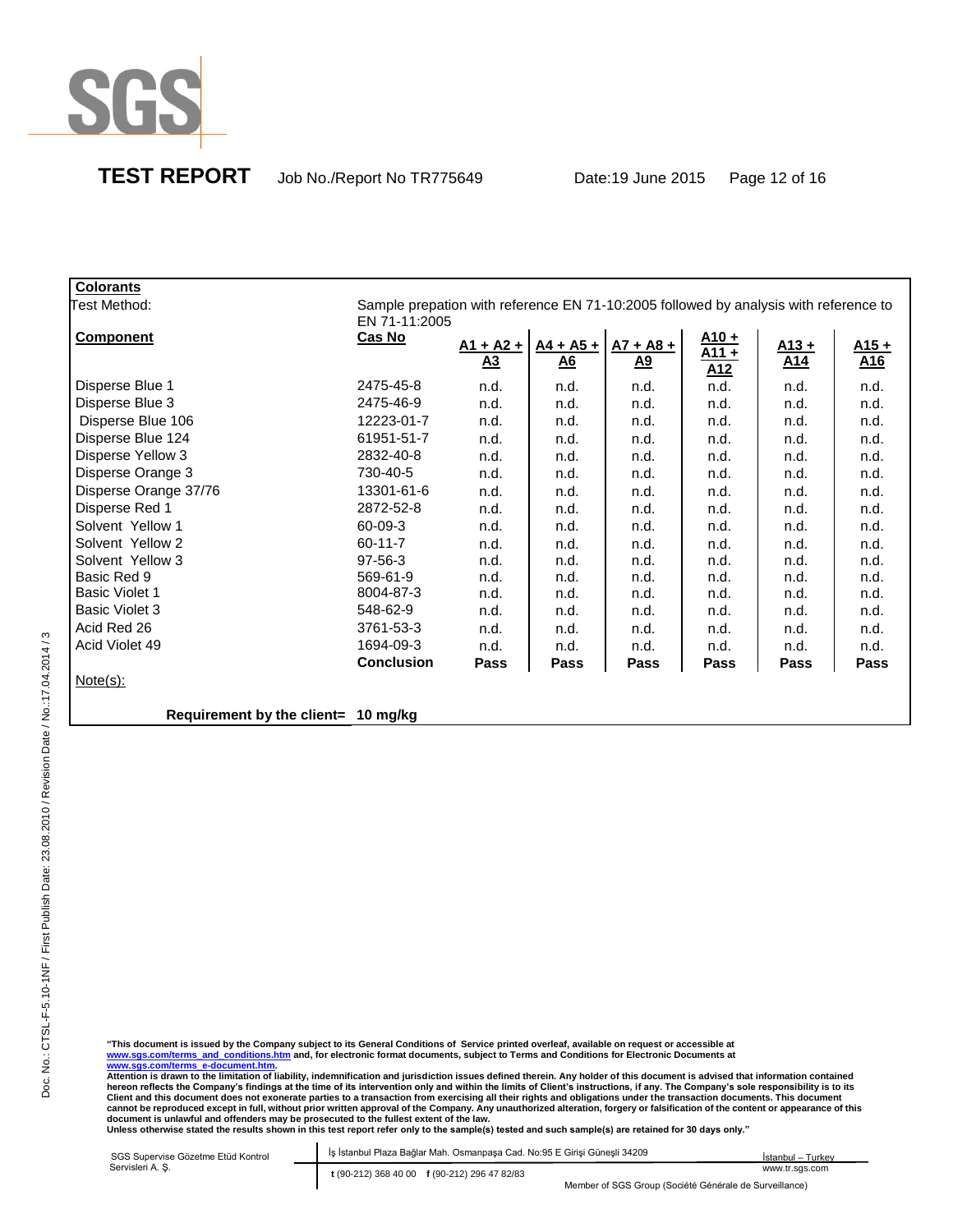

**TEST REPORT** Job No./Report No TR775649 Date:19 June 2015 Page 13 of 16

| <b>Colorants</b>                    |                   |                                                                                      |             |             |             |             |
|-------------------------------------|-------------------|--------------------------------------------------------------------------------------|-------------|-------------|-------------|-------------|
| Test Method:                        |                   | Sample prepation with reference EN 71-10:2005 followed by analysis with reference to |             |             |             |             |
|                                     | EN 71-11:2005     |                                                                                      |             |             |             |             |
| Component                           | Cas No            | $A17 + A18$                                                                          | $A19 + A20$ | $A21 + A22$ | $A23 + A24$ | $A25 + A26$ |
| Disperse Blue 1                     | 2475-45-8         | n.d.                                                                                 | n.d.        | n.d.        | n.d.        | n.d.        |
| Disperse Blue 3                     | 2475-46-9         | n.d.                                                                                 | n.d.        | n.d.        | n.d.        | n.d.        |
| Disperse Blue 106                   | 12223-01-7        | n.d.                                                                                 | n.d.        | n.d.        | n.d.        | n.d.        |
| Disperse Blue 124                   | 61951-51-7        | n.d.                                                                                 | n.d.        | n.d.        | n.d.        | n.d.        |
| Disperse Yellow 3                   | 2832-40-8         | n.d.                                                                                 | n.d.        | n.d.        | n.d.        | n.d.        |
| Disperse Orange 3                   | 730-40-5          | n.d.                                                                                 | n.d.        | n.d.        | n.d.        | n.d.        |
| Disperse Orange 37/76               | 13301-61-6        | n.d.                                                                                 | n.d.        | n.d.        | n.d.        | n.d.        |
| Disperse Red 1                      | 2872-52-8         | n.d.                                                                                 | n.d.        | n.d.        | n.d.        | n.d.        |
| Solvent Yellow 1                    | 60-09-3           | n.d.                                                                                 | n.d.        | n.d.        | n.d.        | n.d.        |
| Solvent Yellow 2                    | $60 - 11 - 7$     | n.d.                                                                                 | n.d.        | n.d.        | n.d.        | n.d.        |
| Solvent Yellow 3                    | 97-56-3           | n.d.                                                                                 | n.d.        | n.d.        | n.d.        | n.d.        |
| Basic Red 9                         | 569-61-9          | n.d.                                                                                 | n.d.        | n.d.        | n.d.        | n.d.        |
| <b>Basic Violet 1</b>               | 8004-87-3         | n.d.                                                                                 | n.d.        | n.d.        | n.d.        | n.d.        |
| <b>Basic Violet 3</b>               | 548-62-9          | n.d.                                                                                 | n.d.        | n.d.        | n.d.        | n.d.        |
| Acid Red 26                         | 3761-53-3         | n.d.                                                                                 | n.d.        | n.d.        | n.d.        | n.d.        |
| Acid Violet 49                      | 1694-09-3         | n.d.                                                                                 | n.d.        | n.d.        | n.d.        | n.d.        |
|                                     | <b>Conclusion</b> | <b>Pass</b>                                                                          | Pass        | Pass        | Pass        | Pass        |
| $Note(s)$ :                         |                   |                                                                                      |             |             |             |             |
|                                     |                   |                                                                                      |             |             |             |             |
| Requirement by the client= 10 mg/kg |                   |                                                                                      |             |             |             |             |

"This document is issued by the Company subject to its General Conditions of Service printed overleaf, available on request or accessible at<br><u>www.sqs.com/terms\_a-d\_conditions.htm</u> and, for electronic format documents, subj

| SGS Supervise Gözetme Etüd Kontrol | İş İstanbul Plaza Bağlar Mah. Osmanpaşa Cad. No:95 E Girişi Güneşli 34209 | İstanbul – Turkev                                      |  |  |
|------------------------------------|---------------------------------------------------------------------------|--------------------------------------------------------|--|--|
| Servisleri A. S.                   | t (90-212) 368 40 00 f (90-212) 296 47 82/83                              | www.tr.sas.com                                         |  |  |
|                                    |                                                                           | Member of SGS Group (Société Générale de Surveillance) |  |  |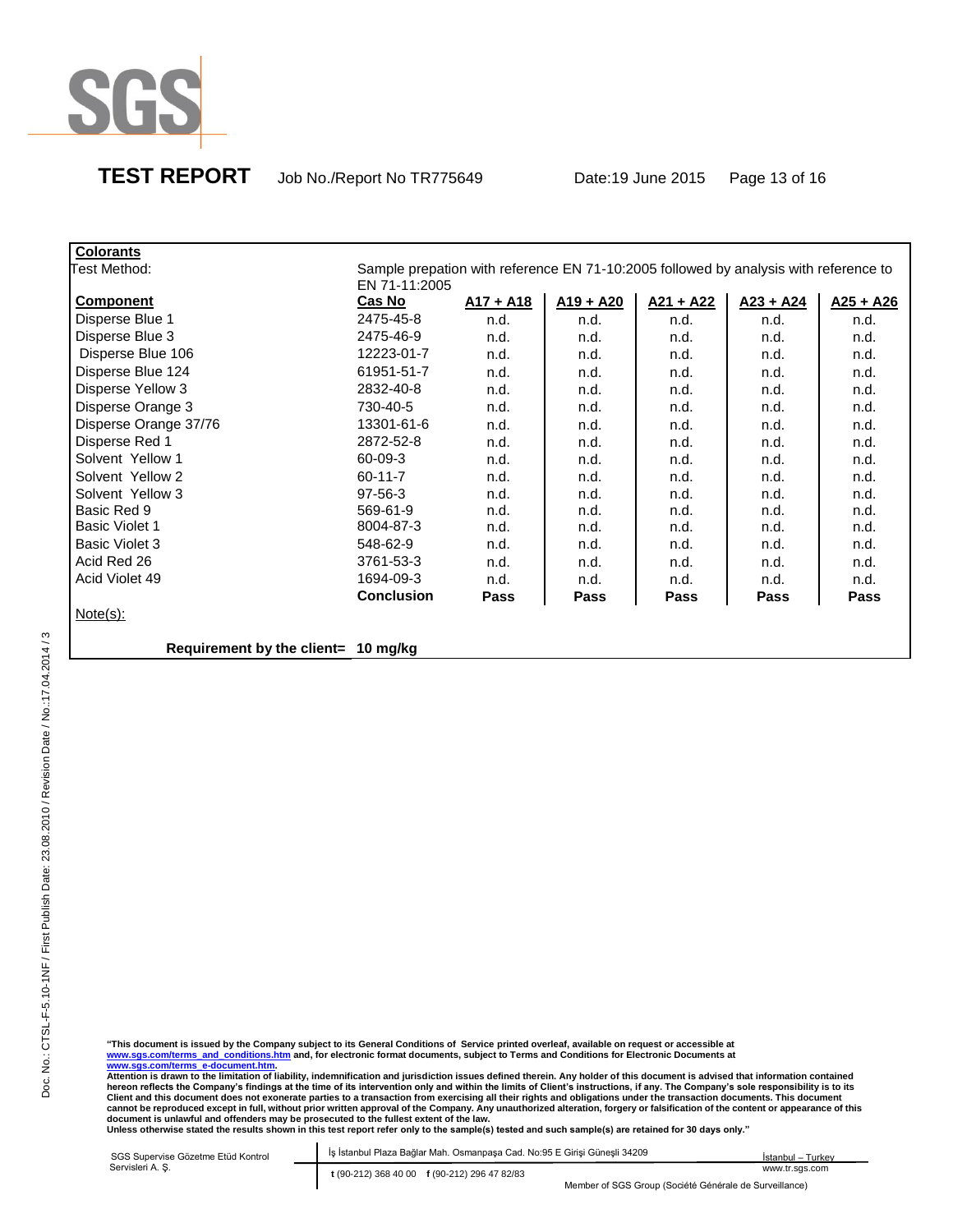

\*\*

### **Test Results:**

## 1.EN71 Part 9:2005 + A1:2007 - Organic Chemical Compounds - Requirements

### 1) Solvents (Migration)

Method: With reference to EN71-10: 2005 and EN71-11: 2005 Analysis was performed by Headspace Gas Chromatography Mass Spectrometer (HS-GC-MS) and Gas Chromatography Mass Spectrometer (GC-MS)

| <b>Test ltem(s)</b>                 | <b>CAS No.</b>           | Result(s) (mg/L) |           |           | <b>MDL</b> | Limit     |
|-------------------------------------|--------------------------|------------------|-----------|-----------|------------|-----------|
| Specimen No.                        | $\overline{\phantom{a}}$ |                  |           | 3         | (mg/L)     | (mg/L)    |
| Trichloroethylene                   | 79-01-6                  | ND               | <b>ND</b> | <b>ND</b> | 0.006      | 0.02      |
| Dichloromethane                     | 75-09-2                  | <b>ND</b>        | ND        | ND        | 0.02       | 0.06      |
| 2-Methoxyethyl acetate              | 110-49-6                 |                  |           |           |            |           |
| 2-Ethoxyethanol                     | 110-80-5                 |                  |           |           |            | 0.5       |
| 2-Ethoxyethyl acetate               | 111-15-9                 | <b>ND</b>        | <b>ND</b> | <b>ND</b> | 0.1        | (total)   |
| Bis(2-methoxyethyl) ether           | 111-96-6                 |                  |           |           |            |           |
| 2-Methoxypropyl acetate             | 70657-70-4               |                  |           |           |            |           |
| Methanol                            | $67 - 56 - 1$            | ND               | <b>ND</b> | ND        | 0.5        | 5         |
| Nitrobenzene                        | 98-95-3                  | ND               | ND        | ND        | 0.006      | 0.02      |
| Cyclohexanone                       | 108-94-1                 | <b>ND</b>        | ND        | ND        | 0.1        | 46        |
| 3,5,5-Trimethyl-2-cyclohexene-1-one | 78-59-1                  | ND               | ND        | ND        | 0.1        | з         |
| Toluene                             | 108-88-3                 | <b>ND</b>        | ND        | <b>ND</b> | 0.1        | 2         |
| Ethylbenzene                        | $100 - 41 - 4$           | ND.              | <b>ND</b> | <b>ND</b> | 0.1        |           |
| Xylene (all isomers)                | various                  | <b>ND</b>        | ND        | ND        | 0.3        | 2 (total) |

| Test Item(s)                        | CAS No.       | Result(s) (mg/L) |           |           | <b>MDL</b> | Limit     |
|-------------------------------------|---------------|------------------|-----------|-----------|------------|-----------|
| Specimen No.                        | . .           | 4                | 5         | 6         | (mg/L)     | (mg/L)    |
| Trichloroethvlene                   | 79-01-6       | ND               | <b>ND</b> | <b>ND</b> | 0.006      | 0.02      |
| Dichloromethane                     | 75-09-2       | <b>ND</b>        | <b>ND</b> | <b>ND</b> | 0.02       | 0.06      |
| 2-Methoxyethyl acetate              | 110-49-6      |                  |           |           |            |           |
| 2-Ethoxvethanol                     | 110-80-5      |                  |           |           |            | 0.5       |
| 2-Ethoxyethyl acetate               | 111-15-9      | <b>ND</b>        | <b>ND</b> | <b>ND</b> | 0.1        | (total)   |
| Bis(2-methoxyethyl) ether           | 111-96-6      |                  |           |           |            |           |
| 2-Methoxypropyl acetate             | 70657-70-4    |                  |           |           |            |           |
| Methanol                            | $67 - 56 - 1$ | <b>ND</b>        | <b>ND</b> | <b>ND</b> | 0.5        | 5         |
| Nitrobenzene                        | 98-95-3       | ND               | <b>ND</b> | <b>ND</b> | 0.006      | 0.02      |
| Cyclohexanone                       | 108-94-1      | <b>ND</b>        | <b>ND</b> | <b>ND</b> | 0.1        | 46        |
| 3,5,5-Trimethyl-2-cyclohexene-1-one | 78-59-1       | <b>ND</b>        | <b>ND</b> | <b>ND</b> | 0.1        | з         |
| Toluene                             | 108-88-3      | <b>ND</b>        | <b>ND</b> | <b>ND</b> | 0.1        | 2         |
| Ethylbenzene                        | 100-41-4      | <b>ND</b>        | <b>ND</b> | <b>ND</b> | 0.1        |           |
| Xylene (all isomers)                | various       | <b>ND</b>        | <b>ND</b> | <b>ND</b> | 0.3        | 2 (total) |

"This document is issued by the Company subject to its General Conditions of Service printed overleaf, available on request or accessible at<br><u>www.sqs.com/terms\_a-d\_conditions.htm</u> and, for electronic format documents, subj

| SGS Supervise Gözetme Etüd Kontrol | İş İstanbul Plaza Bağlar Mah. Osmanpaşa Cad. No:95 E Girişi Güneşli 34209 | İstanbul – Turkev                            |                                                        |                |
|------------------------------------|---------------------------------------------------------------------------|----------------------------------------------|--------------------------------------------------------|----------------|
| Servisleri A. S.                   |                                                                           | t (90-212) 368 40 00 f (90-212) 296 47 82/83 |                                                        | www.tr.sgs.com |
|                                    |                                                                           |                                              | Member of SGS Group (Société Générale de Surveillance) |                |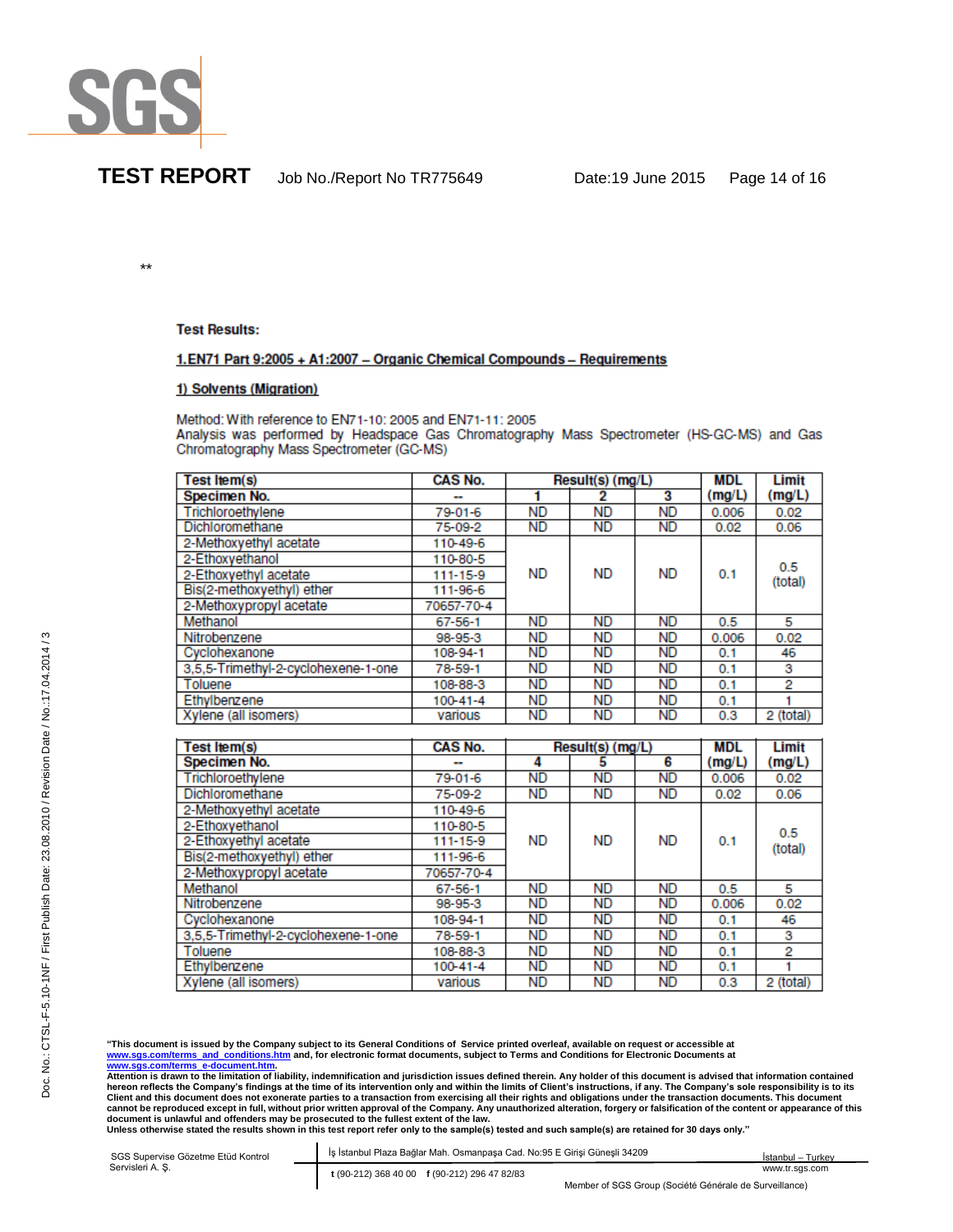

### **Specimen Description:**

- 1. Red plastic (Container, lid) w/ laminated plastic label w/ multi-color printing (Sticker on red container)
- 2. White plastic (Container, lid) w/ laminated plastic label w/ multi-color printing (Sticker on white container)
- 3. Yellow plastic (Container, lid) w/ laminated plastic label w/ multi-color printing (Sticker on yellow container)
- 4. Pink plastic (Container, lid) w/ laminated plastic label w/ multi-color printing (Sticker on pink container)
- 5. Blue plastic (Container, lid) w/ laminated plastic label w/ multi-color printing (Sticker on blue container)
- 6. Orange plastic (Container, lid) w/ black coating (Lettering) & laminated plastic label w/ multi-color printing (Sticker on orange container)
- $mg/L =$  milligram per liter Note:
	- ND = Not Detected (lower than MDL)
	- MDL = Method Detection Limit

### 2) Plasticisers (Migration)

Method: With reference to EN71-10: 2005 and EN71-11: 2005 Analysis was performed by Gas Chromatography Mass Spectrometer (GC-MS)

| Test Item(s)           | CAS No.                  |           | $Result(s)$ (mg/L) |           |    |           |    |        | Limit  |
|------------------------|--------------------------|-----------|--------------------|-----------|----|-----------|----|--------|--------|
| Specimen No.           | $\overline{\phantom{a}}$ |           |                    |           |    |           |    | (mq/L) | (mg/L) |
| Triphenyl phosphate    | 115-86-6                 | ND        | <b>ND</b>          | <b>ND</b> | ND | ND        | ND | 0.01   | 0.03   |
| Tri-o-cresyl phosphate | 78-30-8                  | ND        | ND                 | ND        | ND | ND        | ND | 0.01   | 0.03   |
| Tri-m-cresyl phosphate | 563-04-2                 | <b>ND</b> | ND                 | ND        | ND | <b>ND</b> | ND | 0.01   | 0.03   |
| Tri-p-cresyl phosphate | 78-32-0                  | ND        | ND                 | ND        | ND | <b>ND</b> | ND | 0.01   | 0.03   |

**Specimen Description:** 

- 1. Red plastic (Container, lid) w/ laminated plastic label w/ multi-color printing (Sticker on red container)
- 2. White plastic (Container, lid) w/ laminated plastic label w/ multi-color printing (Sticker on white container)
- 3. Yellow plastic (Container, lid) w/ laminated plastic label w/ multi-color printing (Sticker on yellow container)
- 4. Pink plastic (Container, lid) w/ laminated plastic label w/ multi-color printing (Sticker on pink container)
- 5. Blue plastic (Container, lid) w/ laminated plastic label w/ multi-color printing (Sticker on blue container)
- 6. Orange plastic (Container, lid) w/ black coating (Lettering) & laminated plastic label w/ multi-color printing (Sticker on orange container)

Note: - mg/L = milligram per liter

- ND = Not Detected (lower than MDL)
- MDL = Method Detection Limit

### **\*\*These tests have been performed at SGS Hong Kong as subcontracted.**

**"This document is issued by the Company subject to its General Conditions of Service printed overleaf, available on request or accessible at www.sgs.com/terms\_and\_conditions.htm and, for electronic format documents, subject to Terms and Conditions for Electronic Documents at www.sgs.com/terms\_e-document.htm.** 

**Attention is drawn to the limitation of liability, indemnification and jurisdiction issues defined therein. Any holder of this document is advised that information contained hereon reflects the Company's findings at the time of its intervention only and within the limits of Client's instructions, if any. The Company's sole responsibility is to its**  Client and this document does not exonerate parties to a transaction from exercising all their rights and obligations under the transaction documents. This document **cannot be reproduced except in full, without prior written approval of the Company. Any unauthorized alteration, forgery or falsification of the content or appearance of this**  document is unlawful and offenders may be prosecuted to the fullest extent of the law.<br>Unless otherwise stated the results shown in this test report refer only to the sample(s) tested and such sample(s) are retained for 30

| SGS Supervise Gözetme Etüd Kontrol<br>Servisleri A. Ş. | İş İstanbul Plaza Bağlar Mah. Osmanpaşa Cad. No:95 E Girişi Güneşli 34209 | İstanbul – Turkev |
|--------------------------------------------------------|---------------------------------------------------------------------------|-------------------|
|                                                        | t (90-212) 368 40 00 f (90-212) 296 47 82/83                              | www.tr.sas.com    |
|                                                        | Member of SGS Group (Société Générale de Surveillance)                    |                   |